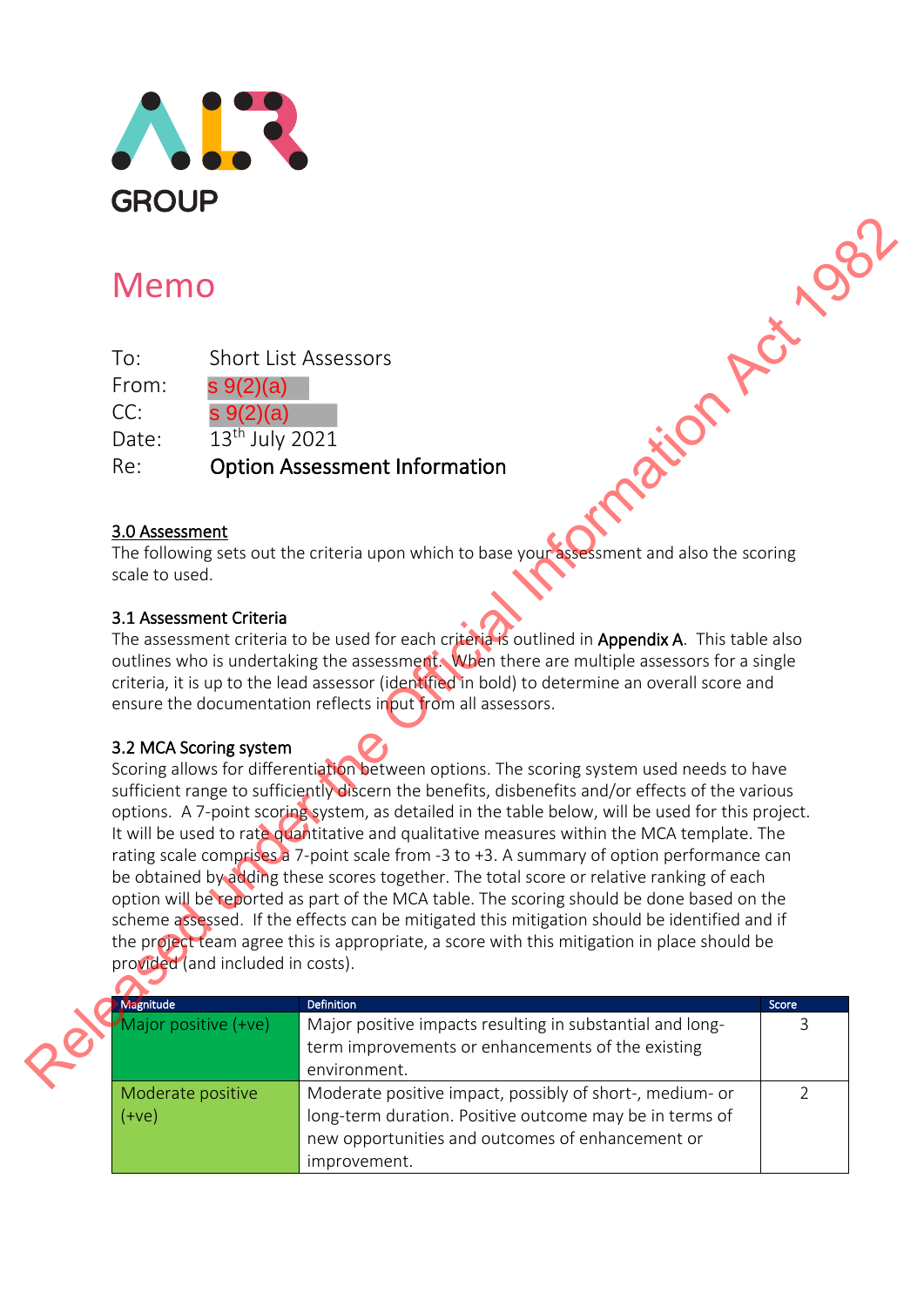| Neutral - no discernible or predicted positive or negative<br>Neutral<br>$\overline{O}$<br>impact.<br>Minor negative (-ve)<br>Minimal negative impact, possibly only lasting over the<br>$-1$<br>short term, and definitely able to be managed or mitigated.<br>May be confined to a small area.<br>Moderate negative (-<br>Moderate negative impact. Impacts may be short, medium<br>or long term and are highly likely to respond to<br>ve)<br>management actions.<br>Impacts with serious, long-term and possibly irreversible<br>Major negative (-ve)<br>$-3$<br>effect leading to serious damage, degradation or<br>deterioration of the physical, economic, cultural or social<br>environment. Required major rescope of concept, design,<br>location and justification, or<br>Friday |  | Perenaged under | Minor positive (+ve) | Minimal positive impact, possibly only lasting over the | $\mathbf{1}$ |
|---------------------------------------------------------------------------------------------------------------------------------------------------------------------------------------------------------------------------------------------------------------------------------------------------------------------------------------------------------------------------------------------------------------------------------------------------------------------------------------------------------------------------------------------------------------------------------------------------------------------------------------------------------------------------------------------------------------------------------------------------------------------------------------------|--|-----------------|----------------------|---------------------------------------------------------|--------------|
|                                                                                                                                                                                                                                                                                                                                                                                                                                                                                                                                                                                                                                                                                                                                                                                             |  |                 |                      | short term. May be confined to a limited area.          |              |
|                                                                                                                                                                                                                                                                                                                                                                                                                                                                                                                                                                                                                                                                                                                                                                                             |  |                 |                      |                                                         |              |
|                                                                                                                                                                                                                                                                                                                                                                                                                                                                                                                                                                                                                                                                                                                                                                                             |  |                 |                      |                                                         |              |
|                                                                                                                                                                                                                                                                                                                                                                                                                                                                                                                                                                                                                                                                                                                                                                                             |  |                 |                      |                                                         |              |
|                                                                                                                                                                                                                                                                                                                                                                                                                                                                                                                                                                                                                                                                                                                                                                                             |  |                 |                      |                                                         |              |
|                                                                                                                                                                                                                                                                                                                                                                                                                                                                                                                                                                                                                                                                                                                                                                                             |  |                 |                      |                                                         |              |
|                                                                                                                                                                                                                                                                                                                                                                                                                                                                                                                                                                                                                                                                                                                                                                                             |  |                 |                      |                                                         |              |
|                                                                                                                                                                                                                                                                                                                                                                                                                                                                                                                                                                                                                                                                                                                                                                                             |  |                 |                      |                                                         |              |
|                                                                                                                                                                                                                                                                                                                                                                                                                                                                                                                                                                                                                                                                                                                                                                                             |  |                 |                      |                                                         |              |
|                                                                                                                                                                                                                                                                                                                                                                                                                                                                                                                                                                                                                                                                                                                                                                                             |  |                 |                      |                                                         |              |
|                                                                                                                                                                                                                                                                                                                                                                                                                                                                                                                                                                                                                                                                                                                                                                                             |  |                 |                      |                                                         |              |
|                                                                                                                                                                                                                                                                                                                                                                                                                                                                                                                                                                                                                                                                                                                                                                                             |  |                 |                      |                                                         |              |
|                                                                                                                                                                                                                                                                                                                                                                                                                                                                                                                                                                                                                                                                                                                                                                                             |  |                 |                      |                                                         |              |
|                                                                                                                                                                                                                                                                                                                                                                                                                                                                                                                                                                                                                                                                                                                                                                                             |  |                 |                      |                                                         |              |
|                                                                                                                                                                                                                                                                                                                                                                                                                                                                                                                                                                                                                                                                                                                                                                                             |  |                 |                      |                                                         |              |
|                                                                                                                                                                                                                                                                                                                                                                                                                                                                                                                                                                                                                                                                                                                                                                                             |  |                 |                      |                                                         |              |
|                                                                                                                                                                                                                                                                                                                                                                                                                                                                                                                                                                                                                                                                                                                                                                                             |  |                 |                      |                                                         |              |
|                                                                                                                                                                                                                                                                                                                                                                                                                                                                                                                                                                                                                                                                                                                                                                                             |  |                 |                      |                                                         |              |
|                                                                                                                                                                                                                                                                                                                                                                                                                                                                                                                                                                                                                                                                                                                                                                                             |  |                 |                      |                                                         |              |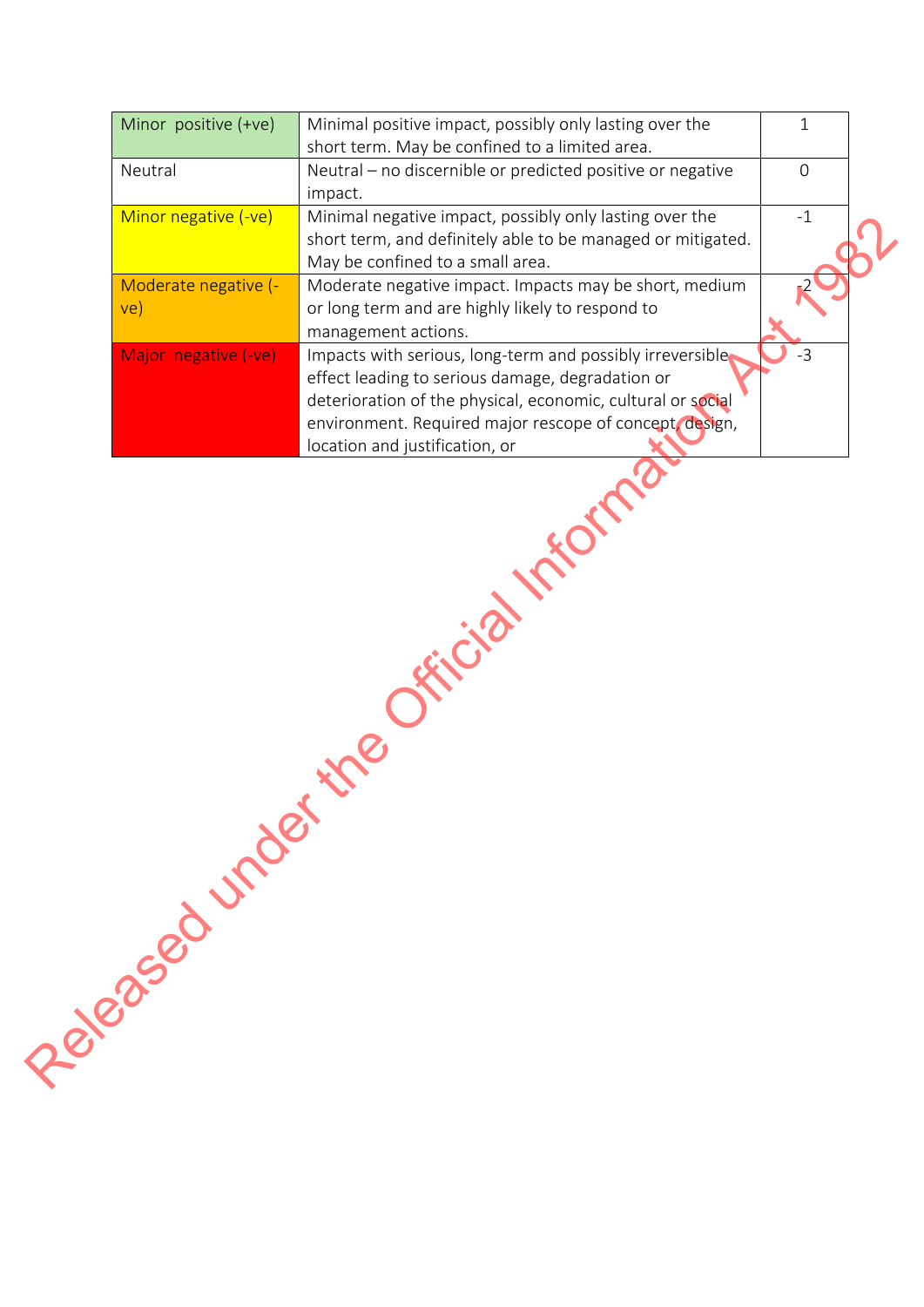## Appendix A – Assessment Criteria

| Appendix A - Assessment Criteria                                                                                                                                                                                                                                                       |                                                                                                                                                                                                                                                                                                                                                                                                                                                                                                                                                                                                                                                                                                                                                                                                                                                                                                                                                                                                                                                                                                                                                                                                                                                              |                                                                   |                                                                                   |
|----------------------------------------------------------------------------------------------------------------------------------------------------------------------------------------------------------------------------------------------------------------------------------------|--------------------------------------------------------------------------------------------------------------------------------------------------------------------------------------------------------------------------------------------------------------------------------------------------------------------------------------------------------------------------------------------------------------------------------------------------------------------------------------------------------------------------------------------------------------------------------------------------------------------------------------------------------------------------------------------------------------------------------------------------------------------------------------------------------------------------------------------------------------------------------------------------------------------------------------------------------------------------------------------------------------------------------------------------------------------------------------------------------------------------------------------------------------------------------------------------------------------------------------------------------------|-------------------------------------------------------------------|-----------------------------------------------------------------------------------|
| <b>Criteria</b>                                                                                                                                                                                                                                                                        | <b>Measure</b>                                                                                                                                                                                                                                                                                                                                                                                                                                                                                                                                                                                                                                                                                                                                                                                                                                                                                                                                                                                                                                                                                                                                                                                                                                               | <b>Short List Assessor</b><br>(Lead scorer<br>identified in Bold) | <b>Better Business Case</b><br><b>Critical Success Factor</b><br><b>Alignment</b> |
| <b>Investment Objective 1</b><br>A rapid transit service that:<br>Is attractive, reliable, frequent, safe and<br>equitable<br>Is integrated with the current and future<br>active and public transport network<br>Improves access to employment, education and<br>other opportunities. | Spare capacity in 2051<br>$\bullet$<br>Number of employment opportunities accessible within 45mins public transport travel<br>time of communities within the corridor (especially Mangere, Onehunga and Mt<br>Roskill)<br>Number of households within 45mins public transport travel time of the city centre<br>$\bullet$<br>and Airport<br>Number of education opportunities (including schools, kura kaupapa and tertiary<br>$\bullet$<br>education) within 45mins public transport travel time of communities within the<br>corridor (especially Mangere, Onehunga and Mt Roskill) and regionally<br>Public transport travel times between key centres along the route (including the city<br>centre, Airport, Mt Roskill, Onehunga and Mangere)<br>Number of social / recreational / cultural / health opportunities within 45mins public<br>$\bullet$<br>transport travel time of communities within the corridor (especially Mangere,<br>Onehunga and Mt Roskill)<br>Daily boardings of the service<br>Percentage of corridor separated from general traffic<br>Level of integration with wider PT network (number of regional RTN trips)<br>Percentage of 45mins of employment and education trips that is for areas with a high<br>deprivation index | S                                                                 | Strategic fit and business<br>needs                                               |
| <b>Investment Objective 2</b><br>A transport intervention that embeds sustainable<br>practice and that reduces Auckland's carbon<br>footprint                                                                                                                                          | Enabled Carbon footprint criteria<br>Operational (Enabled) Carbon emissions<br>• Transport System (Enabled) Carbon emissions ***<br>Ability to effect mode shift and travel patterns (i.e attract patronage,<br>$\circ$<br>reduced peaks) *<br>Interconnectivity to other transit and/or active modes*<br>$\circ$                                                                                                                                                                                                                                                                                                                                                                                                                                                                                                                                                                                                                                                                                                                                                                                                                                                                                                                                            |                                                                   | Strategic fit and business<br>needs                                               |
|                                                                                                                                                                                                                                                                                        |                                                                                                                                                                                                                                                                                                                                                                                                                                                                                                                                                                                                                                                                                                                                                                                                                                                                                                                                                                                                                                                                                                                                                                                                                                                              |                                                                   |                                                                                   |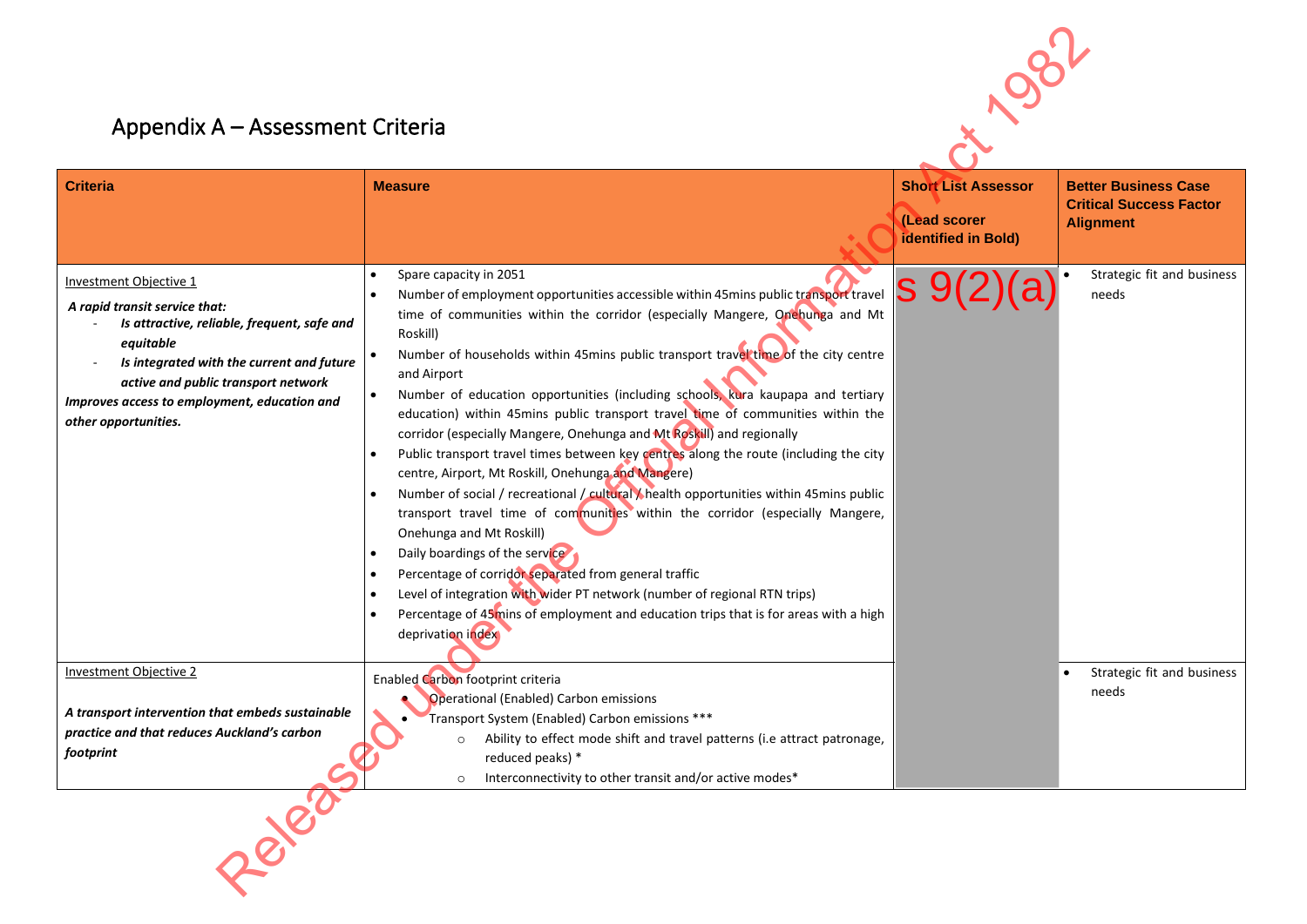|                                               |                   | Station proximity and accessibility to users (residential, town centres,<br>$\circ$<br>S<br>employment, medical, education) *<br>Supports high density low carbon urban uplift, avoiding need for travel<br>$\circ$ |                                             |
|-----------------------------------------------|-------------------|---------------------------------------------------------------------------------------------------------------------------------------------------------------------------------------------------------------------|---------------------------------------------|
| Investment Objective 3                        |                   | Amount of Residential Gross Floor Area (GFA) within walking distance of stations                                                                                                                                    | Strategic fit and business                  |
| Unlocking significant urban development       |                   | Amount of commercial GFA within walking distance of stations<br>Qualitative assessment of the safety and attractiveness of station and corridor                                                                     | needs                                       |
| potential, supporting a quality compact urban |                   | environments (community connections)                                                                                                                                                                                |                                             |
| form and enabling integrated and healthy      |                   | Ability for the urban uplift to be delivered (Crown and Private)<br>$\bullet$                                                                                                                                       |                                             |
| communities.                                  |                   |                                                                                                                                                                                                                     |                                             |
|                                               |                   | <b>Opportunities and Impacts</b>                                                                                                                                                                                    |                                             |
| Deliverability                                | Technical         | Level of disruption (transport)                                                                                                                                                                                     | <b>Potential Achievability</b>              |
|                                               |                   | What are risks of delivery of the project?                                                                                                                                                                          | Supplier capacity and                       |
|                                               |                   | What impact would each option have on utilities; consider location/relocation and tie<br>in with existing services.                                                                                                 | capability                                  |
|                                               |                   | Markets ability to deliver (capability and capacity perspective)                                                                                                                                                    |                                             |
|                                               |                   | Will safe transport outcomes be delivered for users of the entire transport system                                                                                                                                  | <b>Potential Achievability</b>              |
|                                               | Safety            | (excluding CPTEED)?                                                                                                                                                                                                 |                                             |
|                                               |                   | How aligned is option to safe systems outcomes?                                                                                                                                                                     |                                             |
|                                               |                   | What is the predicted level of safety performance?                                                                                                                                                                  |                                             |
|                                               |                   | What is the level of compliance to the safe systems requirements?                                                                                                                                                   |                                             |
|                                               |                   |                                                                                                                                                                                                                     |                                             |
|                                               | Consentability    | What is the level of consenting complexity and risk?                                                                                                                                                                | <b>Potential Achievability</b>              |
|                                               |                   | Is there a fatal flaw?                                                                                                                                                                                              |                                             |
| <b>Environmental Effects</b>                  | Landscape         | <b>ONFs ONLs</b>                                                                                                                                                                                                    | <b>Potential Achievability</b>              |
|                                               |                   | Level of impact on areas identified                                                                                                                                                                                 |                                             |
|                                               | Visual            | Impacts on view shafts<br>Level of impact on areas identified                                                                                                                                                       | <b>Potential Achievability</b>              |
|                                               |                   | $\bullet$<br>Impacts on wetlands                                                                                                                                                                                    | <b>Potential Achievability</b><br>$\bullet$ |
|                                               | Water Quality and | Impacts on ground water                                                                                                                                                                                             |                                             |
|                                               | wetlands          | Level of impact across the area                                                                                                                                                                                     |                                             |
|                                               | - 8/8/85          |                                                                                                                                                                                                                     |                                             |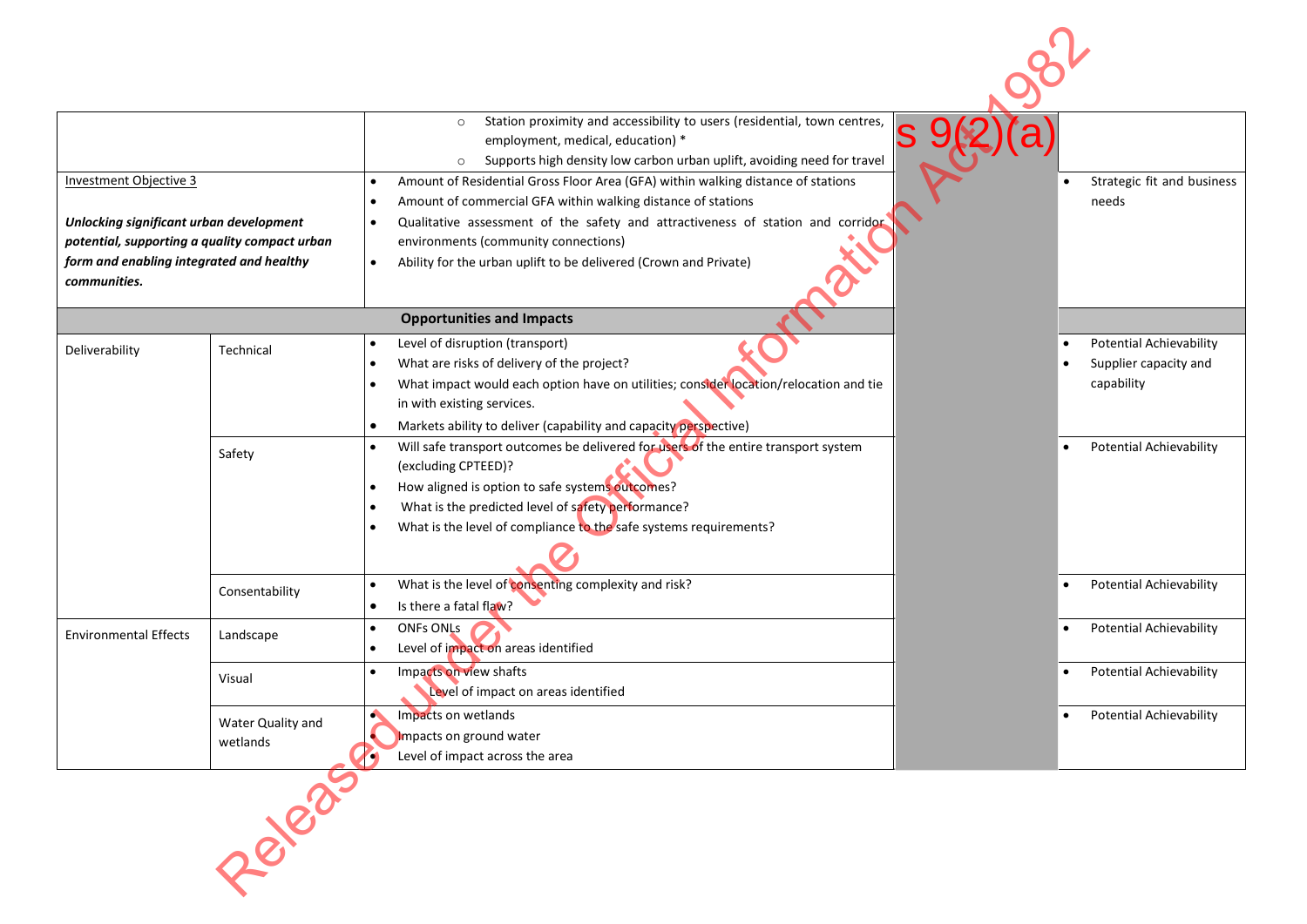|                      | Ecology                                  | Impacts on SEAs<br>Level of impact across the project area-                                                                                                                                                                                                                                                                                                                                                                                                                                                                                                                                                                                                                                                                                                                                                                                                                                                                                                                                                                                                                                                                          | <b>Potential Achievability</b>      |
|----------------------|------------------------------------------|--------------------------------------------------------------------------------------------------------------------------------------------------------------------------------------------------------------------------------------------------------------------------------------------------------------------------------------------------------------------------------------------------------------------------------------------------------------------------------------------------------------------------------------------------------------------------------------------------------------------------------------------------------------------------------------------------------------------------------------------------------------------------------------------------------------------------------------------------------------------------------------------------------------------------------------------------------------------------------------------------------------------------------------------------------------------------------------------------------------------------------------|-------------------------------------|
|                      | Natural Hazards                          | Liquefaction and earthquake risk                                                                                                                                                                                                                                                                                                                                                                                                                                                                                                                                                                                                                                                                                                                                                                                                                                                                                                                                                                                                                                                                                                     | <b>Potential Achievability</b>      |
|                      | Climate Change                           | 1. Sustainable Practice criteria (Measures - align with Toitu te Taiao, Broader Outcomes<br>and ISCA IS rating system)<br>Improving Public health<br>Reduce air, noise and light pollution<br>$\circ$<br>Promoting connected transit journeys and active modes<br>$\circ$<br>Reducing environmental harm and promoting regenerative land use practices<br>Reducing adverse effects on biodiversity and water quality*<br>$\circ$<br>Improving resource efficiency and waste management, and promoting<br>material circularity/re-use<br>2.Implementation Carbon footprint criteria (measure - carbon calculator to measure<br>regional net embodied and enabled carbon reduction).<br>Construction (Embodied) Carbon emissions<br>3. Climate Change Resilience<br>Construction and operational exposure to direct risks - natural hazards<br>$\circ$<br>$(SLR)^*$<br>Construction and operational exposure to indirect risks - storm events<br>$\circ$<br>causing overland flow, tunnel flooding<br>Ability to incorporate adaptation measures to treat all high and<br>$\circ$<br>extreme risks (eg buffer zones adjacent corridor) | <b>Potential Achievability</b>      |
| Social and community | Urban design                             | Ability to rapidly reinstate operations post significant disruption/ hazard event*<br>$\circ$<br>The degree to which the option encourages greater productivity and economic<br>growth e.g good proximity between businesses, workers and consumers<br>The degree to which the option leverages off existing amenity including existing<br>centres and the inherent character of the area                                                                                                                                                                                                                                                                                                                                                                                                                                                                                                                                                                                                                                                                                                                                            | Strategic fit and business<br>needs |
|                      | Social cohesion (during<br>construction) | Impacts on communities and businesses during construction<br>Impact on, local connectivity / accessibility for and to the existing and future<br>communities<br>Severance of the existing community (including consented)<br>Scale of effect on existing community facilities community and open space                                                                                                                                                                                                                                                                                                                                                                                                                                                                                                                                                                                                                                                                                                                                                                                                                               | Strategic fit and business<br>needs |
|                      | 18/8/8/8                                 |                                                                                                                                                                                                                                                                                                                                                                                                                                                                                                                                                                                                                                                                                                                                                                                                                                                                                                                                                                                                                                                                                                                                      |                                     |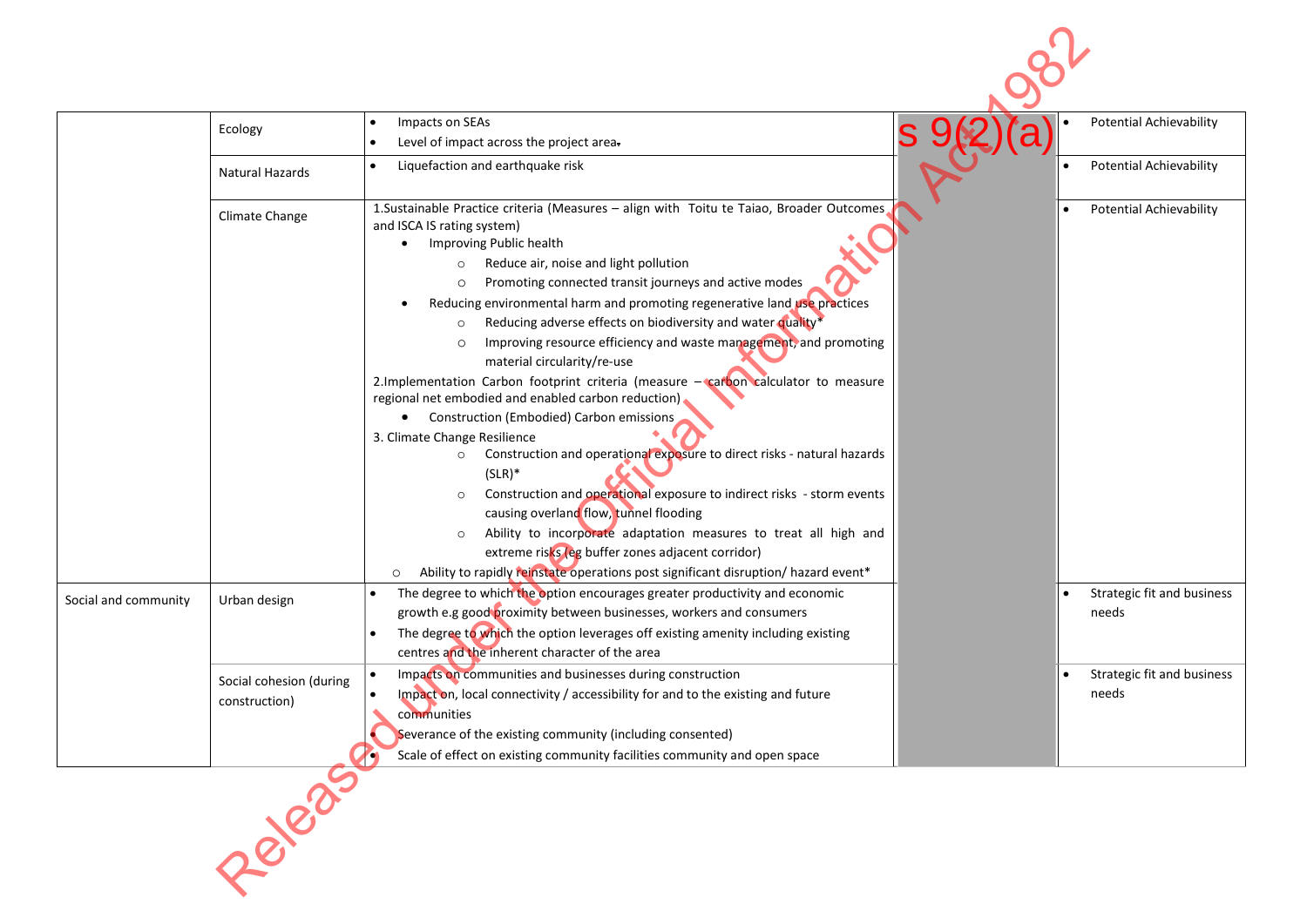|                          | Social<br>cohesion (operation)                   | Impacts on communities and businesses during operation<br>Impact on, local connectivity / accessibility for and to the existing and future<br>$\bullet$<br>communities<br>Severance of the existing community (including consented)<br>Scale of effect on existing community facilities community and open space                                                                                       | Strategic fit and business<br>needs                                   |
|--------------------------|--------------------------------------------------|--------------------------------------------------------------------------------------------------------------------------------------------------------------------------------------------------------------------------------------------------------------------------------------------------------------------------------------------------------------------------------------------------------|-----------------------------------------------------------------------|
|                          | Human Health and<br>Wellbeing (constructio<br>n) | Will the option affect any sensitive receivers within 100m(adjacent residential,<br>$\bullet$<br>childcare centres, hospitals, rest homes, places of worship, marae and schools)?<br>particularly relating to:<br>Air Quality<br>$\circ$<br>Noise and vibration<br>$\circ$                                                                                                                             | Strategic fit and business<br>needs                                   |
|                          | Human Health and<br>Wellbeing (operation)        | Will the option affect any sensitive receivers nearby or consented (adjacent<br>$\bullet$<br>residential, childcare centres, hospitals, rest homes, places of worship, marae and<br>schools)? particularly relating to:<br>Air Quality<br>$\circ$<br>Noise and vibration                                                                                                                               | Strategic fit and business<br>needs                                   |
| Impacts on Te Ao Maori   |                                                  | Is there any Maori land impacts?<br>$\bullet$<br>Are there areas of significance to Maori identified to be impacted?<br>What are wider Kaitiakitanga considerations?<br>Opportunities to improve Cultural outcomes                                                                                                                                                                                     | Strategic fit and business<br>needs<br><b>Potential Achievability</b> |
| Property Impacts         |                                                  | Scale of public / private land (m <sup>2</sup> / number of properties / special status of impacted<br>$\bullet$<br>property (Maori, reserve etc)) required to deliver the option.<br>Number of business impacted<br>$\bullet$<br>Potential for business relocation<br>Likelihood, extent and complexity of additional property acquisition.<br>$\bullet$<br>Opportunity for around station development | Strategic fit and business<br>needs<br><b>Potential Achievability</b> |
|                          |                                                  | <b>Value for Money</b>                                                                                                                                                                                                                                                                                                                                                                                 |                                                                       |
| <b>Economic Benefits</b> |                                                  | Economic benefits                                                                                                                                                                                                                                                                                                                                                                                      | Value for money                                                       |
| Cost                     |                                                  | What is the CAPEX cost of the project<br>What is the OPEX cost of the project                                                                                                                                                                                                                                                                                                                          | Value for money<br>Potential affordability                            |
| Value for money          |                                                  | What is the BCR of the project?                                                                                                                                                                                                                                                                                                                                                                        | Value for money<br>$\bullet$                                          |
|                          | - 8 830                                          |                                                                                                                                                                                                                                                                                                                                                                                                        |                                                                       |